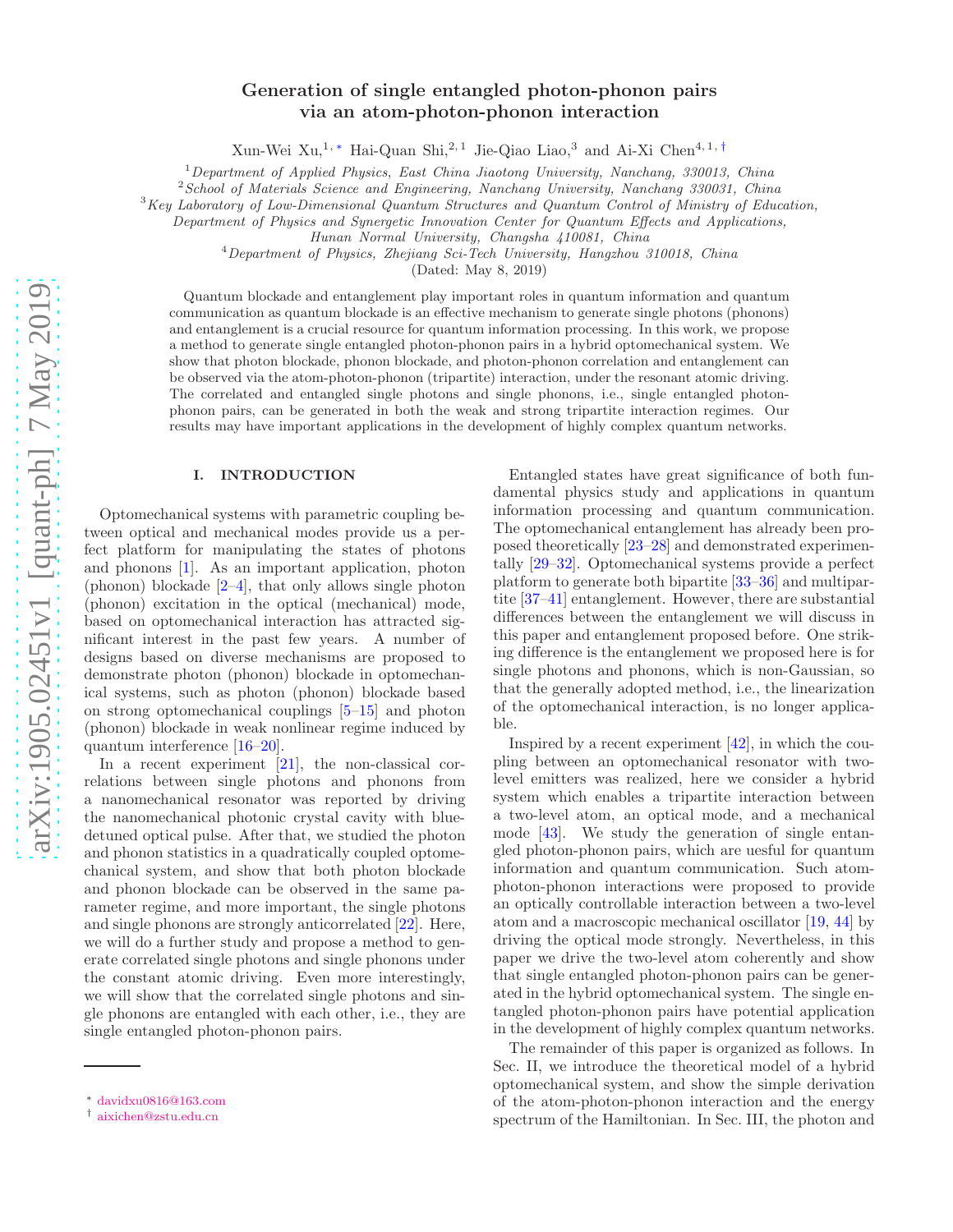

FIG. 1. (Color online) Schematics of the hybrid systems with atom-photon-phonon interactions: (a) a two-level atom in an optical cavity with a movable end mirror: (b) a two-level atom imbedded in a membrane inside an optical cavity. The energy spectrum of the hybrid optomechanical system [see the Hamiltonian in Eq. (5)] given (c) in the non-coupling basis and (d) in the diagonal basis.

Г

phonon statistics, and the quantum correlation between the photons and phonons are discussed numerically. Finally, a summary is given in Sec. IV.

#### II. MODEL AND HAMILTONIAN

We study a hybrid system with a two-level atom  $(\sigma_{+})$ being the ladder operators) of transition frequency  $\omega_0$ and a mechanical resonator b of resonance frequency  $\omega_m$ in an optical cavity a of resonance frequency  $\omega_c$ , as shown in Fig.  $1(a)$  and (b). Here, we consider a special situation

Typically the mechanical displacement  $x$  is very small. and  $g(x)$  can be expanded to the first order in x,

$$
g(x) = g(0) + J(b^{\dagger} + b), \qquad (2)
$$

where  $J \equiv (\partial g/\partial x)|_{x=0}x_{\text{zpf}}$  is the tripartite atomphoton-phonon interaction strength. In the specific condition that the two-level atom is placed at the node of the optical mode with mechanical resonator in equilibrium, i.e.,  $g(0) = 0$ , and the only possible interaction between them is the atom-photon-phonon interaction as

$$
H_{\text{int}} = J\left(b^{\dagger} + b\right)\left(\sigma_{+}a + \sigma_{-}a^{\dagger}\right). \tag{3}
$$

Under particular resonant conditions, the tripartite interaction allows swapping the excitation between the three quantum systems. Under the conditions  $\omega_0 = \omega_c + \omega_m$ 

in which the mechanical displacement  $x$  induces a variation of the spatial distribution of the cavity field [44], while the mechanical effect on the optical frequency  $\omega_c$ can be neglected. Thus, the coupling strength  $g(x)$  between the two-level atom and the optical mode depends on the position of the mechiancal resonator  $x$ , which is described by the interaction Hamiltonian under the rotating-wave approximation as  $(\hbar = 1)$ 

$$
H_{\text{int}} = g(x) \left( \sigma_+ a + \sigma_- a^\dagger \right). \tag{1}
$$

and  $\min\{\omega_0, \omega_c\} \gg \omega_m \gg J$ , the Hamiltonian of the resonant interaction reads

$$
H_{\rm int} = J\left(\sigma_+ ab + \sigma_- a^\dagger b^\dagger\right),\tag{4}
$$

which describes the simultaneous generation of a photon and a phonon with the two-level atom jumping from the excited state to its ground state and the reverse process. This tripartite interaction provides us an effective way to generate photon-phonon pairs. Such a hybrid system can be implemented in the electromechanical systems [29, 45– 47] with artificial atom at the node or in a Fabry-Pérot cavity with a membrane containing two-level atoms in the node of the cavity mode [48–51].

Next, we consider the case that the two-level atom is pumped by a coherent field (strength  $\Omega$ , frequency  $\omega_p$ , and the total Hamiltonian for the hybrid sys-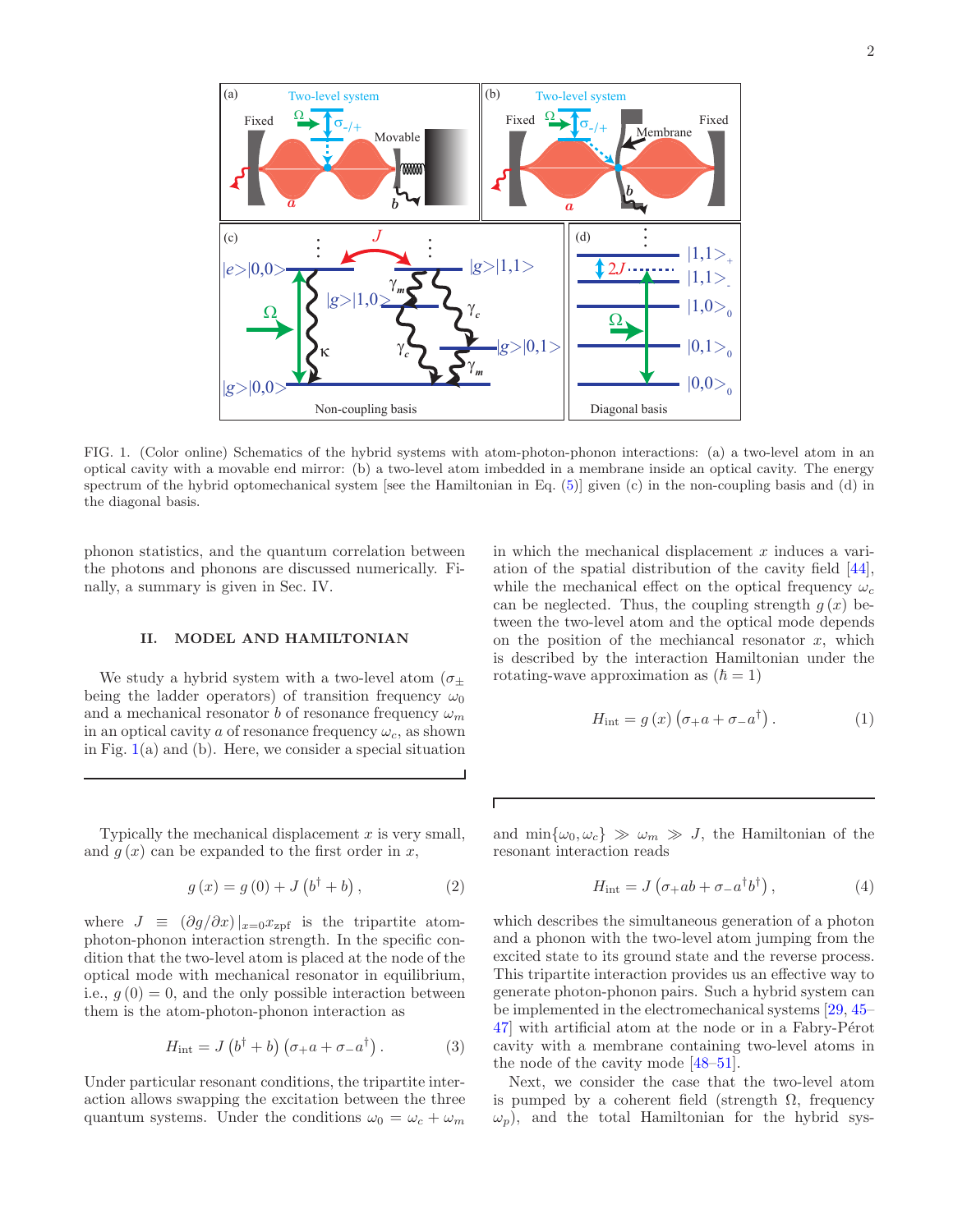

FIG. 2. (Color online) In panels (a) and (d), the equal-time second-order correlation functions  $[g_n^{(2)}(0)$  and  $g_m^{(2)}(0)]$  and crosscorrelation function  $g_{nm}^{(2)}(0)$  are plotted as functions of the detuning  $\Delta/\kappa$ . In panels (b) and (e), the mean photon (phonon) number  $\vert \langle n \rangle = \langle m \rangle \vert$  is plotted as a function of the detuning  $\Delta/\kappa$ . In panels (c) and (f), the logarithmic negativity  $E_N$  is plotted as a function of the detuning  $\Delta/\kappa$ . We set  $J = 0.1\kappa$  in (a) and (b) and set  $J = 100\kappa$  in (c) and (d). Other used parameters are  $\gamma_c = \gamma_m = 10\kappa$ ,  $\Omega = \kappa$ , and  $m_{\text{th}} = 0$ .

Г

tem in the rotating frame with respect to  $R(t)$  =  $\exp\left[i\omega_p\sigma_+\sigma_-t+i\left(\omega_p-\omega_m\right)a^\dagger at+i\omega_m b^\dagger bt\right]$  reads

$$
H = \Delta \sigma_+ \sigma_- + \Delta a^\dagger a + J \left( \sigma_+ a b + \sigma_- a^\dagger b^\dagger \right) + \Omega \sigma_x, \tag{5}
$$

where we introduce the detuning  $\Delta \equiv \omega_0 - \omega_p = \omega_c +$  $\omega_m - \omega_p$ .

The energy spectrum of the Hamiltonian in Eq. (5) for hybrid optomechanical system is shown in Figs.  $1(c)$ and 1(d). In the non-coupling basis [Fig. 1(c)],  $|e\rangle$  ( $|g\rangle$ )

To quantify the statistics of the phonons and photons in the system, we consider the equal-time secondorder correlation functions  $g_n^{(2)}(0)$  and  $g_m^{(2)}(0)$ , and crosscorrelation function  $g_{nm}^{(2)}(0)$  in the steady state  $(t \to \infty)$ defined by

$$
g_n^{(2)}(0) \equiv \frac{\langle a^\dagger a^\dagger a a \rangle}{\langle n \rangle^2},\tag{6}
$$

$$
g_m^{(2)}(0) \equiv \frac{\langle b^\dagger b^\dagger b b \rangle}{\langle m \rangle^2},\tag{7}
$$

$$
g_{nm}^{(2)}(0) \equiv \frac{\langle a^{\dagger}b^{\dagger}ba \rangle}{\langle n \rangle \langle m \rangle},\tag{8}
$$

where  $\langle n \rangle \equiv \langle a^{\dagger} a \rangle$  and  $\langle m \rangle \equiv \langle b^{\dagger} b \rangle$  are the mean photon and phonon numbers. The dynamic behavior of the total open system is described by the master equation for the

denotes the excited (ground) state of the two-level atom, and  $|n, m\rangle$  represents the Fock state with n photons in the optical mode and m phonons in the mechanical mode. In Fig.  $1(d)$ , we denote the eigenstates in the diagonal basis as  $|0,0\rangle_0 \equiv |g\rangle |0,0\rangle, |1,0\rangle_0 \equiv |g\rangle |1,0\rangle, |0,1\rangle_0 \equiv |g\rangle |0,1\rangle,$  $|1, 1\rangle_{\pm} \equiv (|g\rangle |1, 1\rangle \pm |e\rangle |0, 0\rangle)/\sqrt{2}$  with eigenvalues  $0, \omega_c$ ,  $\omega_m$ ,  $\omega_0 \pm J$ , respectively.

#### III. CORRELATION AND ENTANGLEMENT

density matrix  $\rho$  of the system [52]

$$
\frac{\partial \rho}{\partial t} = -i[H, \rho] + \kappa L[\sigma_-]\rho + \gamma_c L[a]\rho
$$

$$
+ \gamma_m (m_{\text{th}} + 1) L[b]\rho + \gamma_m m_{\text{th}} L[b^\dagger]\rho, \qquad (9)
$$

where  $L[o]\rho = o\rho o^{\dagger} - (o^{\dagger} o \rho + \rho o^{\dagger} o)/2$  denotes a Lindbland term for an operator  $\alpha$ ;  $\kappa$  is the damping rate of the two-level atom and  $\gamma_c$  ( $\gamma_m$ ) is the damping rate of the optical (mechanical) mode;  $m_{th}$  is the mean thermal phonon number. We assume that the frequencies of the two-level atom and the optical mode are so high that the thermal effect can be neglected.

The equal-time second-order correlation functions  $[g_n^{(2)}(0)$  and  $g_m^{(2)}(0)]$  and cross-correlation function  $g_{nm}^{(2)}(0)$ are plotted as functions of the detuning  $\Delta/\kappa$  in Fig. 2 under both weak-coupling condition  $[(a) J = 0.1\kappa]$  and strong-coupling condition  $[(c) J = 100\kappa]$ . It is clear that photon blockade and phonon blockade, i.e.,  $g_n^{(2)}(0) =$  $g_m^{(2)}(0) < 1$ , appear simultaneously around  $|\Delta| = J$  for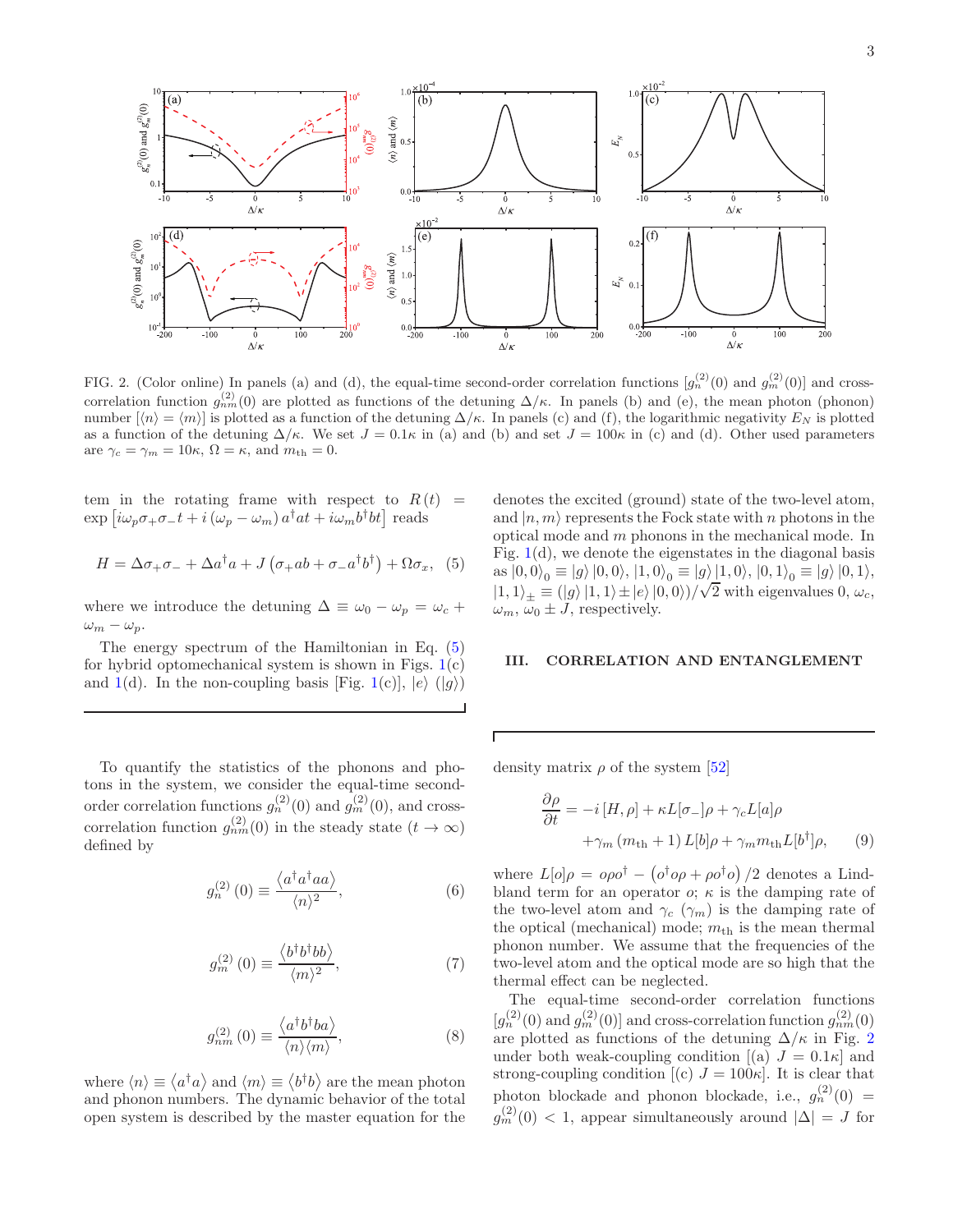the same parameters. Simultaneously, the single photons and single phonons generated by photon blockade and phonon blockade are strongly correlated with each other, i.e.,  $g_{nm}^{(2)}(0) \gg 1$ . The optimal detuning  $\Delta$  for correlated photon blockade and phonon blockade depends on the coupling strength  $J: \Delta = 0$  for weak coupling and  $|\Delta| \approx J$  for strong coupling. Moreover, the mean photon (phonon) number  $\langle n \rangle = \langle m \rangle$  in the weak-coupling case is much smaller than the one in the strong-coupling case.

Physically, the single photon and phonon pairs are generated one by one with the two-level atom jumping from the excited state to its ground state. In the weakcoupling regime  $(J \ll \kappa)$ , the system is driven resonantly with detuning  $\Delta = 0$  because the states  $|1,1\rangle_+$ and  $|1, 1\rangle$  are not resolved. In the strong-coupling regime  $(J \gg \kappa)$ , the system should be investigated by the dressed states as shown in Fig.  $1(d)$ , and the single photon and phonon pairs are generated with detuning  $\Delta = \pm J$  for resonant pumping.

In order to understand the behavior of the crosscorrelation function  $g_{nm}^{(2)}(0)$ , we can give the expression of  $g_{nm}^{(2)}(0)$  approximately. Under the weak-exciting condition, i.e.,  $\max\{\langle n\rangle,\langle m\rangle\} \ll 1$ , we have mean photon (phonon) number

$$
\langle n \rangle \approx \rho_{5,5} + \rho_{4,4},\tag{10}
$$

$$
\langle m \rangle \approx \rho_{5,5} + \rho_{3,3},\tag{11}
$$

and the cross-correlation function  $g_{nm}^{(2)}(0)$ 

$$
g_{nm}^{(2)}(0) \approx \frac{\rho_{5,5}}{(\rho_{5,5} + \rho_{3,3})(\rho_{5,5} + \rho_{4,4})},\tag{12}
$$

where  $\rho_{3,3} = \langle g|\langle 0, 1|\rho|g\rangle|0, 1\rangle, \rho_{4,4} = \langle g|\langle 1, 0|\rho|g\rangle|1, 0\rangle,$ and  $\rho_{5,5} = \langle g|\langle 1, 1|\rho|g\rangle|1, 1\rangle$ , and they satisfy the relations

$$
\rho_{3,3} \approx \frac{\gamma_c}{\gamma_m} \rho_{5,5},\tag{13}
$$

$$
\rho_{4,4} \approx \frac{\gamma_m}{\gamma_c} \rho_{5,5}.\tag{14}
$$

If we set  $\gamma_c = \gamma_m$ , then we have  $\rho_{3,3} \approx \rho_{4,4} \approx \rho_{5,5}$ ,  $\langle n \rangle = \langle m \rangle \approx 2\rho_{5,5}$ , and

$$
g_{nm}^{(2)}(0) \approx \frac{1}{2\langle n \rangle}.\tag{15}
$$

Under the resonant conditions at the detuning  $|\Delta| = J$ , we have maximum  $\langle n \rangle = \langle m \rangle$ , and thus minimum crosscorrelation function  $g_{nm}^{(2)}(0)$ , corresponding to the dips around the detuning  $|\Delta| = J$ .

It's not hard to guess that the strongly correlated single photons and single phonons generated by photon blockade and phonon blockade are entangled with each other. The entanglement between the optical and mechanical



FIG. 3. (Color online) The logarithmic negativity  $E<sub>N</sub>$  is plotted as a function of the detuning  $\Delta/\kappa$  for different driving strength  $\Omega$  in (a) and for different coupling strength  $J$  in (b). We set  $J = 0.1\kappa$  in (a) and set  $\Omega = \kappa$  in (b). Other used parameters are  $\gamma_c = \gamma_m = 10\kappa$  and  $m_{\text{th}} = 0$ .



FIG. 4. (Color online) (a) The equal-time second-order correlation functions  $[g_n^{(2)}(0)$  and  $g_m^{(2)}(0)]$  the logarithmic negativity  $E_N$  are plotted as functions of the coupling strength  $\log_{10}[J/\kappa]$ . (b) The mean photon (phonon) number  $\langle n \rangle$  and  $\langle m \rangle$  and cross-correlation function  $g_{nm}^{(2)}(0)$  are plotted as functions of  $\log_{10}[J/\kappa]$ . There are two curves for  $g_{nm}^{(2)}(0)$ , where the red dashed one is obtained from Eq. (9) and the blue short-dashed one is obtained from Eq. (15). Other used parameters are  $|\Delta| = J$ ,  $\gamma_c = \gamma_m = 10\kappa$ ,  $\Omega = \kappa$ , and  $m_{\text{th}} = 0$ .

modes can be characterized by the logarithmic negativity [53]

$$
E_N = \log_2 \left\| \rho_{AB}^{T_A} \right\|_1, \tag{16}
$$

where the symbol  $\left\Vert \cdot\right\Vert _{1}$  denotes the trace norm, and  $\rho_{AB}^{T_{A}}$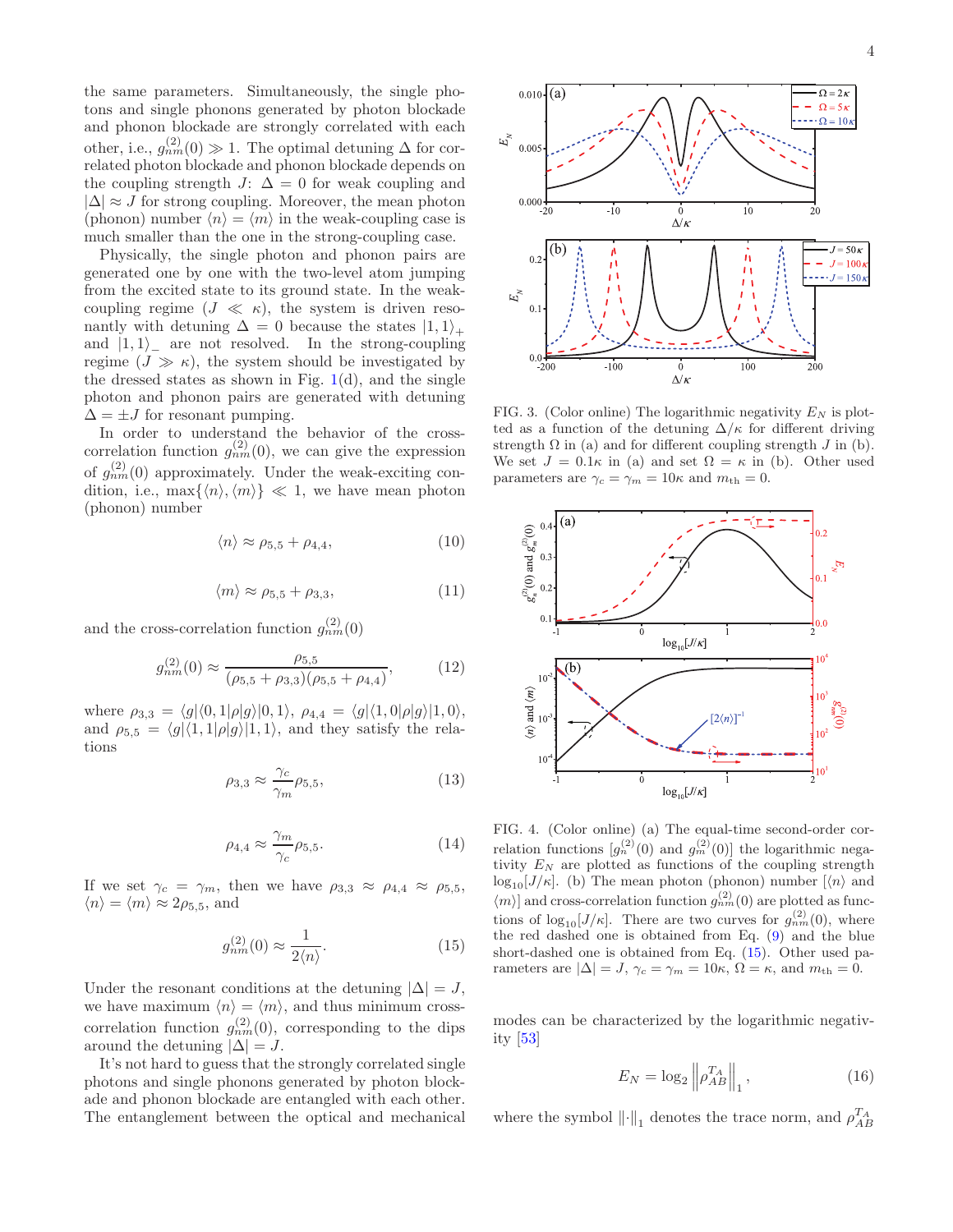is the partial transpose of the reduced density matrix  $\rho_{AB}$  of the optical and mechanical modes. It is worth mentioning that the entangled state for the single photons and single phonons obtained here is non-Gaussian. Thus the logarithmic negativity for Gaussian states [59] widely used in the previous works [23–28] cannot be used to accurately describe the entangled state here.

The logarithmic negativity  $E_N$  is shown in Figs. 2(c) and 2(f). Obviously, the strongly correlated single photons and single phonons generated by photon blockade and phonon blockade are entangled with each other in both the weak  $(J < \kappa)$  and strong  $(J > \kappa)$  coupling regimes. In the weak-coupling regime as shown in Fig. 2(c), there is a dip around the detuning  $\Delta = 0$ , which is induced by the quantum interferences between two routes: (a) the direct transition channel  $|g\rangle|0,0\rangle \stackrel{\Omega}{\rightarrow}$  $|e\rangle|0,0\rangle \stackrel{J}{\rightarrow} |g\rangle|1,1\rangle;$  (b) the indirect transition channel  $|g\rangle|0,0\rangle \stackrel{\Omega}{\rightarrow} |e\rangle|0,0\rangle \stackrel{\Omega}{\rightarrow} |g\rangle|0,0\rangle \stackrel{\Omega}{\rightarrow} |e\rangle|0,0\rangle \stackrel{J}{\rightarrow} |g\rangle|1,1\rangle$ (or higher-order variants). Thus the width of the dip depends on the driving strength Ω, as shown in Fig. 3(a). Similar mechanism can induce transparency in lambdatype three-level atoms [54, 55] and optomechanical systems  $[56–58]$ . Differently, in Fig.  $2(f)$ , there are two peaks around the detunings  $\Delta = \pm J$  in the strong-coupling regime. This phenomenon can be understood by analyzing the energy spectrum shown in Fig.  $1(d)$ : the transition process  $|0,0\rangle_0 \rightarrow |1,1\rangle_{\pm}$  is resonantly enhanced with detunings  $\Delta = \pm J$ . As a consequence, we can shift the optimal value of the detuning for entanglement by tuning the coupling strength  $J$  as shown in Fig. 3(b).

Figure 4 shows the second-order correlation functions  $[g_n^{(2)}(0)$  and  $g_m^{(2)}(0)]$  and cross-correlation function  $g_{nm}^{(2)}(0)$  with the coupling strength J from weak to strong. The mean photon (phonon) number  $\vert \langle n \rangle$  =  $\langle m \rangle$  and logarithmic negativity  $E_N$  increase with the enhancing of the coupling strength J. As shown in Fig. 4(b), the cross-correlation function  $g_{nm}^{(2)}(0)$  decreases with the increasing of the mean photon (phonon) number  $\lceil \langle n \rangle = \langle m \rangle$ , and the numerical results (red dashed curve) agrees well with the analytical results given in Eq. (15) (blue short-dashed curve). The second-order correlation functions  $[g_n^{(2)}(0)$  and  $g_m^{(2)}(0)]$  increases first with the mean photon (phonon) number, and then decreases with the coupling strength  $J$ , as the excitations of states  $|2, 1\rangle_{\pm} \equiv (|g\rangle|2, 1\rangle \pm |e\rangle|1, 0\rangle)/\sqrt{2}$  and  $|1,2\rangle_{\pm} \equiv (|g\rangle |1,2\rangle \pm |e\rangle |0,1\rangle)/\sqrt{2}$  are suppressed for the enhancement of the effective damping rates with the coupling strength  $J$ . The suitable coupling strength  $J$  for observing correlated single photons and single phonons, i.e.,  $g_n^{(2)}(0) = g_m^{(2)}(0) \ll 1$  and  $g_{nm}^{(2)}(0) \gg 1$ , is  $J \ll \kappa$  or J ≫ κ.

Generally, the damping rate of the mechanical mode is much smaller than the damping rate of the optical mode. However, the effective damping of the mechanical mode can be controlled and significantly enhanced by coupling the mechanical mode to an auxiliary op-



FIG. 5. (Color online) (a) and (c) the equal-time secondorder correlation functions  $[g_n^{(2)}(0)$  and  $g_m^{(2)}(0)]$  and crosscorrelation function  $g_{nm}^{(2)}(0)$  are plotted as functions of the mechanical damping rate  $\log_{10}[\gamma_m/\kappa]$ . (b) and (d), the mean photon (phonon) number  $\vert \langle n \rangle$  and  $\langle m \rangle$  and the logarithmic negativity  $E_N$  are plotted as functions of the mechanical damping rate  $\log_{10}[\gamma_m/\kappa]$ . We set  $J = 0.1\kappa$  in (a) and (b) and set  $J = 100\kappa$  in (c) and (d). Other used parameters are  $|\Delta| = J$ ,  $\gamma_c = 10\kappa$ ,  $\Omega = \kappa$ , and  $m_{\text{th}} = 0$ .



FIG. 6. (Color online) The elements of the density matrix  $\rho$  from Eq. (9) in the steady state are plotted as functions of the mechanical damping rate  $\log_{10}[\gamma_m/\kappa],$ where  $\rho_{1,1} = \langle g|\langle 0, 0|\rho|g\rangle|0, 0\rangle, \rho_{2,2} = \langle e|\langle 0, 0|\rho|e\rangle|0, 0\rangle,$  $\rho_{3,3} = \langle g|\langle 0, 1|\rho|g\rangle|0, 1\rangle, \quad \rho_{4,4} = \langle g|\langle 1, 0|\rho|g\rangle|1, 0\rangle,$  $\rho_{5,5} = \langle g|\langle 1, 1|\rho|g\rangle|1, 1\rangle, \rho_{1,5} = \langle g|\langle 0, 0|\rho|g\rangle|1, 1\rangle, \rho_{2,5} =$  $\langle e| \langle 0, 0| \rho | g \rangle |1, 1 \rangle$ . We set  $J = 0.1\kappa$  in (a) and set  $J = 100\kappa$  in (b). Other used parameters are  $|\Delta| = J$ ,  $\gamma_c = 10\kappa$ ,  $\Omega = \kappa$ , and  $m_{\text{th}} = 0$ .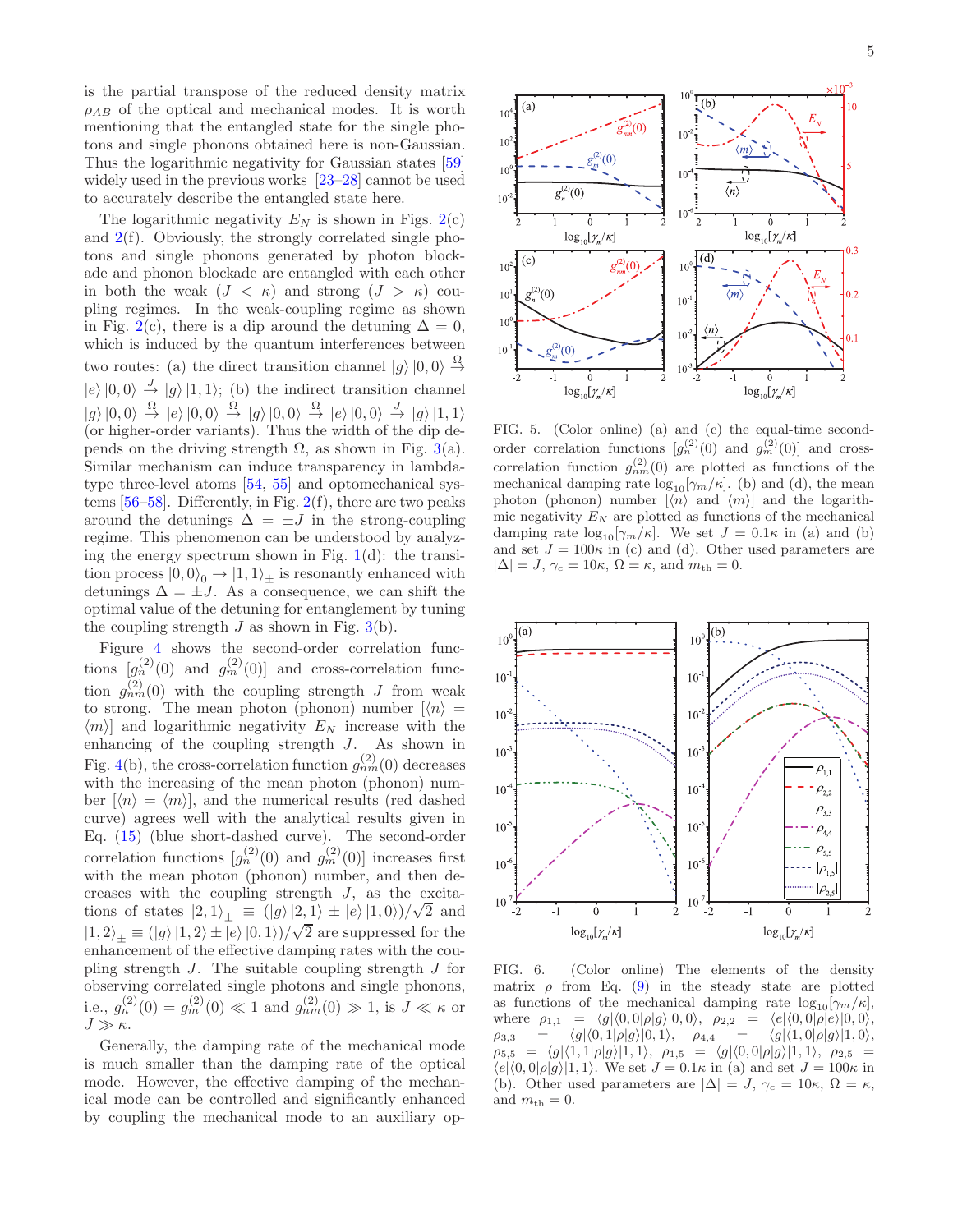

FIG. 7. (Color online) (a) and (c) the equal-time secondorder correlation functions  $[g_n^{(2)}(0)$  and  $g_m^{(2)}(0)]$  and crosscorrelation function  $g_{nm}^{(2)}(0)$  are plotted as functions of the mean thermal phonon number  $\log_{10}[m_{\text{th}}]$ . (b) and (d), the mean photon (phonon) number  $[\langle n \rangle$  and  $\langle m \rangle]$  and the logarithmic negativity  $E<sub>N</sub>$  are plotted as functions of the mean thermal phonon number  $\log_{10}[m_{\text{th}}]$ . We set  $J = 0.1\kappa$  in (a) and (b) and set  $J = 100\kappa$  in (c) and (d). Other used parameters are  $|\Delta| = J$ ,  $\gamma_c = \gamma_m = 10\kappa$ , and  $\Omega = \kappa$ .

tical mode [60–63]. In addition, the phonon statistics can be observed indirectly by measuring statistics of the photons output from the auxiliary optical mode [64–67]. The dependence of the second-order correlation functions  $[g_n^{(2)}(0)$  and  $g_m^{(2)}(0)]$  and cross-correlation function  $g_{nm}^{(2)}(0)$ on the mechanical damping rate  $\gamma_m$  is shown in Fig. 5. In the weak-coupling case [Figs.  $5(a)$  and  $5(b)$ ], the correlation and cross-correlation functions change monotonically with the mechanical damping rate. In the strongcoupling case [Figs.  $5(c)$  and  $5(d)$ ], the correlation and cross-correlation functions changing non-monotonously with the mechanical damping rate. The mean phonon number  $\langle m \rangle$  decreases rapidly with the mechanical damping rate in both weak- and strong-coupling regimes and the mean photon number  $\langle n \rangle$  decreases monotonously for weak coupling  $(J \ll \kappa)$ . While  $\langle n \rangle$  increases first and then decreases with the mechanical damping rate in the strong coupling regime  $(J \gg \kappa)$ , i.e., we can enhance photon emission by increasing the mechanical damping rate when  $\gamma_m < \kappa$ . Moreover, there is a optimal mechanical damping rate  $\gamma_m$  for entanglement  $E_N$  around the point  $\gamma_m \approx 1.32\kappa \ (\gamma_m \approx 3.47\kappa)$  in the case of  $J = 0.1\kappa$  $(J = 100\kappa).$ 

These interesting phenomena can be understood by the probability distribution in the bare states as shown in Fig. 6, where  $\rho_{1,1} = \langle g|\langle 0, 0|\rho|g\rangle|0, 0\rangle$ ,  $\rho_{2,2} = \langle e|\langle 0, 0|\rho|e\rangle|0, 0\rangle$ ,  $\rho_{3,3} = \langle q|\langle 0, 1|\rho|g\rangle|0, 1\rangle$ ,  $\rho_{4,4} =$  $\langle e|\langle 0, 0|\rho|e\rangle|0, 0\rangle, \quad \rho_{3,3} = \langle g|\langle 0, 1|\rho|g\rangle|0, 1\rangle, \quad \rho_{4,4} = \langle g|\langle 1, 0|\rho|g\rangle|1, 1\rangle, \quad \rho_{1,5} = \langle g|\langle 1, 1|\rho|g\rangle|1, 1\rangle, \quad \rho_{1,5} =$  $\langle g|\langle 1, 0|\rho|g\rangle|1, 0\rangle, \quad \rho_{5,5} = \langle g|\langle 1, 1|\rho|g\rangle|1, 1\rangle, \quad \rho_{1,5}$ 

 $\langle g|\langle 0, 0|\rho|g\rangle|1, 1\rangle, \rho_{2,5} = \langle e|\langle 0, 0|\rho|g\rangle|1, 1\rangle.$  It is clear that we have  $\rho_{3,3} \approx \rho_{4,4} \approx \rho_{5,5}$  around  $\gamma_m = \gamma_c$ , which is agree with Eqs.  $(13)$  and  $(14)$ . In the weak-coupling regime ( $J \ll \kappa$ ) as shown in Fig. 6(a), most of the probability is distributed in the states  $|g\rangle|0,0\rangle$  and  $|e\rangle|0,0\rangle$ ; the probability in states  $|g\rangle|1,1\rangle$  (as well as the offdiagonal elements  $|\rho_{1,4}|$  and  $|\rho_{1,5}|$ , which determine the entanglement  $E<sub>N</sub>$  between the photons and phonons) increases slowly in the regime of  $\gamma_m < \kappa$ , and decreases rapidly when  $\gamma_m > \kappa$ ; the probability in single phonon state  $|g\rangle|0,1\rangle$  (single photon state  $|g\rangle|1,0\rangle$ ) decreases (increases) in the regime of  $\gamma_m < \gamma_c$ , and decreases rapidly when  $\gamma_m > \gamma_c$ . Differently, in the strong-coupling regime  $(J \gg \kappa)$  as shown in Fig. 6(b), most of the probability  $(87.5\%)$  is distributed in the single phonon state  $|g\rangle|0, 1\rangle$ when  $\gamma_m \ll \kappa$ , as the damping rate of the state  $|g\rangle|0,1\rangle$  is much smaller than the other states; the probability in the ground state  $|g\rangle|0, 0\rangle$  increase monotonously with the mechanical damping rate; the probability in states  $|e\rangle|0, 0\rangle$ and  $|g\rangle|1,1\rangle$  are almost the same, i.e.,  $\rho_{2,2} \approx \rho_{5,5}$ , and they (as well as the off-diagonal elements  $|\rho_{1,4}|$  and  $|\rho_{1,5}|$ ) increases first and then decreases with the mechanical damping rate, which is corresponding to the phenomena of photon emission and entanglement enhancing by increasing the mechanical damping rate when  $\gamma_m < \kappa$ .

The thermal effect of the mechanical mode on the statistic properties of the generated photons and phonons are shown in Fig. 7. It is clear that the thermal phonons have a significant effect on the statistic properties of the generated photons and phonons. As the mean phonon number is much larger in the strong-coupling regime than the one in the weak-coupling regime, the correlated and entangled photon blockade and phonon blockade in the strong-coupling regime is more robust against the thermal noise than the one in the weak-coupling regime.

## IV. CONCLUSIONS

In summary, we have studied the photon and phonon statistics, and the quantum correlation between photons and phonons in a hybrid optomechanical system including an atom-photon-phonon (tripartite) interaction. We have shown that both the photon and phonon blockade can be observed in the same parameter area, and the generated single photons and single phonons are correlated and entangled with each other. Moreover, the single entangled photon-phonon pairs can be observed in both the weak and strong tripartite interaction regime. The phonons with low-loss can be used for quantum memories, and photons are suitable for the transmission of quantum information. The generated single entangled photon-phonon pairs will have applications in quantum communication and the hybrid optomechanical system can serve as quantum transducers in building hybrid quantum networks. In addition, the basic mechanism of this work can be generalized to a nondegenerate twophoton Jaynes-Cummings model [68, 69], to generate entangled photon pairs with different frequency, such as entangled microwave-optical photon pairs [70].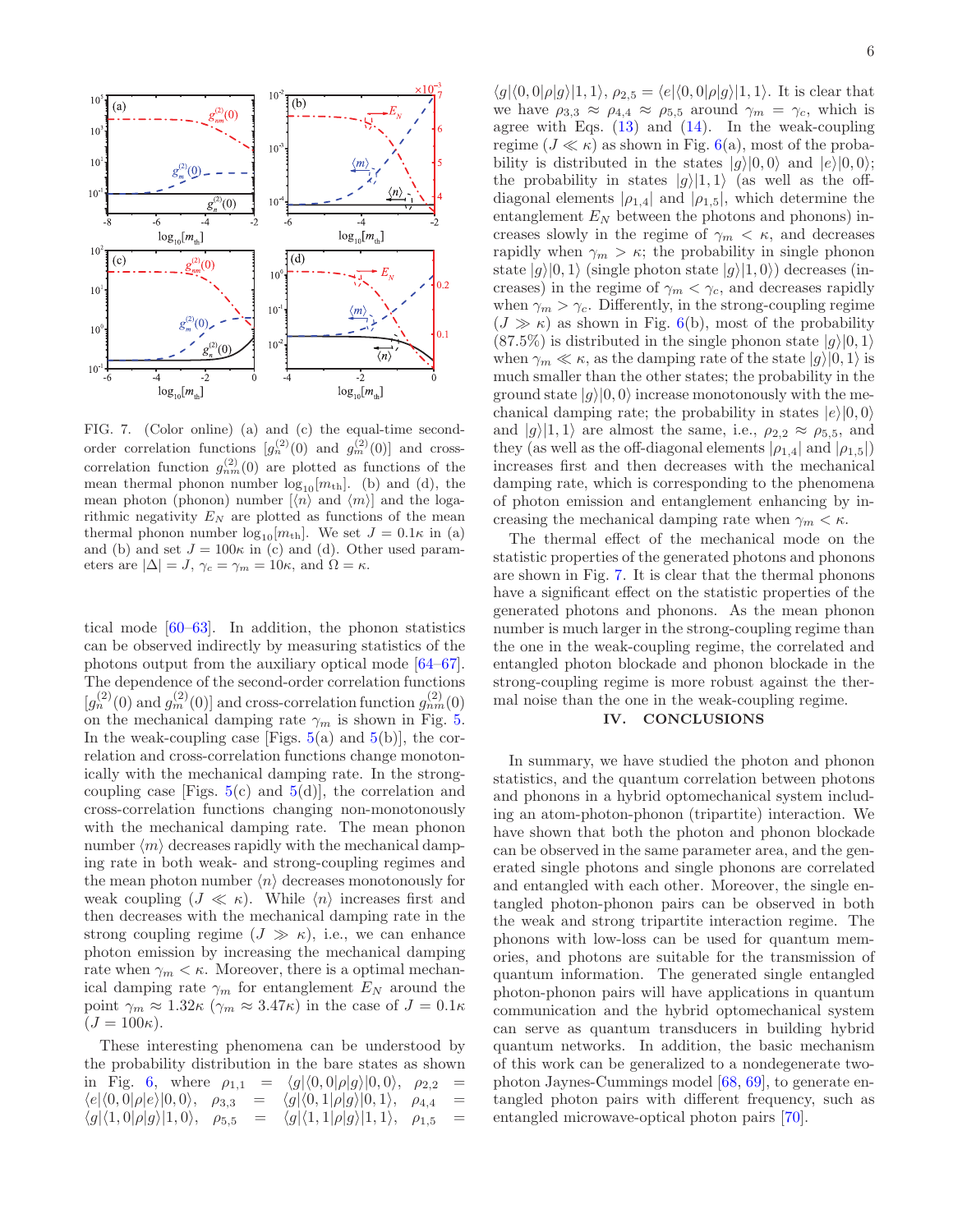### Acknowledgement

We thank Yan-Jun Zhao, Hui Wang, and Qiang Zheng for helpful discussions. X.-W.X. was supported by the National Natural Science Foundation of China (NSFC) under Grant No. 11604096. A.-X.C. is supported by

- NSFC under Grant No. 11775190. J.-Q.L. is supported in part by National Natural Science Foundation of China under Grants No. 11822501 and No. 11774087, and Natural Science Foundation of Hunan Province, China under Grant No. 2017JJ1021.
- [1] M. Aspelmeyer, T. J. Kippenberg, and F. Marquardt, Cavity Optomechanics, Rev. Mod. Phys. 86, 1391 (2014).
- [2] A. Imamoğlu, H. Schmidt, G. Woods, and M. Deutsch, Strongly Interacting Photons in a Nonlinear Cavity, Phys. Rev. Lett. 79, 1467 (1997).
- [3] K. M. Birnbaum, A. Boca, R. Miller, A. D. Boozer, T. E. Northup, and H. J. Kimble, Photon blockade in an optical cavity with one trapped atom, Nature (London) 436, 87  $(2005).$
- [4] Y. X. Liu, A. Miranowicz, Y. B. Gao, J. Bajer, C. P. Sun, and F. Nori, Qubit-induced phonon blockade as a signature of quantum behavior in nanomechanical resonators, Phys. Rev. A 82, 032101 (2010).
- [5] P. Rabl, Photon Blockade Effect in Optomechanical Systems, Phys. Rev. Lett. 107, 063601 (2011).
- [6] A. Nunnenkamp, K. Børkje, and S. M. Girvin, Single-Photon Optomechanics, Phys. Rev. Lett. 107, 063602 (2011).
- [7] K. Stannigel, P. Komar, S. J. M. Habraken, S. D. Bennett, M. D. Lukin, P. Zoller, and P. Rabl, Optomechanical Quantum Information Processing with Photons and Phonons, Phys. Rev. Lett. 109, 013603 (2012).
- [8] A. Kronwald, M. Ludwig, and F. Marquardt, Full photon statistics of a light beam transmitted through an optomechanical system, Phys. Rev. A 87, 013847 (2013).
- [9] X. W. Xu, Y. J. Li, and Y. X. Liu, Photon-induced tunneling in optomechanical systems, Phys. Rev. A 87, 025803 (2013).
- [10] J. Q. Liao and F. Nori, Photon blockade in quadratically coupled optomechanical systems, Phys. Rev. A 88, 023853 (2013).
- [11] X. Y. Lü, Y. Wu, J. R. Johansson, H. Jing, J. Zhang, and F. Nori, Squeezed Optomechanics with Phase-Matched Amplification and Dissipation, Phys. Rev. Lett. 114, 093602 (2015).
- [12] D. Hu, S. Y. Huang, J. Q. Liao, L. Tian, and H. S. Goan, Quantum coherence in ultrastrong optomechanics, Phys. Rev. A 91, 013812 (2015).
- [13] H. Xie, G. W. Lin, X. Chen, Z. H. Chen, and X. M. Lin, Single-photon nonlinearities in a strongly driven optomechanical system with quadratic coupling, Phys. Rev. A 93, 063860 (2016).
- [14] H. Seok and E. M. Wright, Antibunching in an optomechanical oscillator, Phys. Rev. A 95, 053844 (2017).
- [15] H. Xie, C. G. Liao, X. Shang, M. Y. Ye, and X. M. Lin, Phonon blockade in a quadratically coupled optomechanical system, Phys. Rev. A 96, 013861 (2017).
- [16] X. W. Xu and Y. J. Li, Antibunching photons in a cavity coupled to an optomechanical system, J. Phys. B 46, 035502 (2013).
- [17] V. Savona, Unconventional photon blockade in coupled optomechanical systems, arXiv:1302.5937.
- [18] H. Q. Shi, X. T. Zhou, X. W. Xu, and N. H. Liu, Tunable phonon blockade in quadratically coupled optomechani-

cal systems. Sci. Rep. 8, 2212 (2018).

- [19] M. Wang, X. Y. Lü, A. Miranowicz, T. S. Yin, Y. Wu, and F. Nori, Unconventional phonon blockade via atomphoton-phonon interaction in hybrid optomechanical systems, arXiv:1806.03754 [quant-ph].
- [20] B. Li, R. Huang, X. W. Xu, A. Miranowicz, and H. Jing, Nonreciprocal unconventional photon blockade in a spinning optomechanical system, arXiv:1901.10784 [quantph].
- [21] R. Riedinger, S. Hong, R. A. Norte, J. A. Slater, J. Shang, A. G. Krause, V. Anant, M. Aspelmeyer, and S. Gröblacher, Non-classical correlations between single photons and phonons from a mechanical oscillator, Nature 530, 313 (2016).
- [22] X. W. Xu, H. Q. Shi, A. X. Chen, and Y. X. Liu, Crosscorrelation between photons and phonons in quadratically coupled optomechanical systems, Phys. Rev. A 98, 013821 (2018).
- [23] D. Vitali, S. Gigan, A. Ferreira, H. R. Böhm, P. Tombesi, A. Guerreiro, V. Vedral, A. Zeilinger, and M. Aspelmeyer, Optomechanical Entanglement between a Movable Mirror and a Cavity Field, Phys. Rev. Lett. 98, 030405 (2007).
- [24] M. J. Hartmann and M. B. Plenio, Steady State Entanglement in the Mechanical Vibrations of Two Dielectric Membranes, Phys. Rev. Lett. 101, 200503 (2008).
- [25] K. Børkje, A. Nunnenkamp, and S. M. Girvin, Proposal for Entangling Remote Micromechanical Oscillators via Optical Measurements, Phys. Rev. Lett. 107, 123601  $(2011).$
- [26] Sh. Barzanjeh, M. Abdi, G. J. Milburn, P. Tombesi, and D. Vitali, Reversible Optical-to-Microwave Quantum Interface, Phys. Rev. Lett. 109, 130503 (2012).
- [27] Y. D. Wang and A. A. Clerk, Using Interference for High Fidelity Quantum State Transfer in Optomechanics, Phys. Rev. Lett. 108, 153603 (2012).
- [28] L. Tian, Adiabatic State Conversion and Pulse Transmission in Optomechanical Systems, Phys. Rev. Lett. 108, 153604 (2012).
- [29] T. A. Palomaki, J. D. Teufel, R. W. Simmonds, and K. W. Lehnert, Entangling Mechanical Motion with Microwave Fields, Science 342, 710 (2013).
- [30] R. Riedinger, A. Wallucks, I. Marinković, C. Löschnauer, M. Aspelmeyer, S. Hong, and S. Gröblacher, Remote quantum entanglement between two micromechanical oscillators, Nature  $556$ ,  $473$  (2018).<br>C. F. Ockeloen-Korppi, E.
- [31] C. F. Ockeloen-Korppi, E. Damskägg, J.-M. Pirkkalainen, M. Asjad, A. A. Clerk, F. Massel, M. J. Woolley, and M. A. Sillanpää, Stabilized entanglement of massive mechanical oscillators, Nature 556, 478 (2018).
- [32] I. Marinković, A. Wallucks, R. Riedinger, S. Hong, M. Aspelmeyer, and S. Gröblacher, Optomechanical Bell Test, Phys. Rev. Lett. 121, 220404 (2018).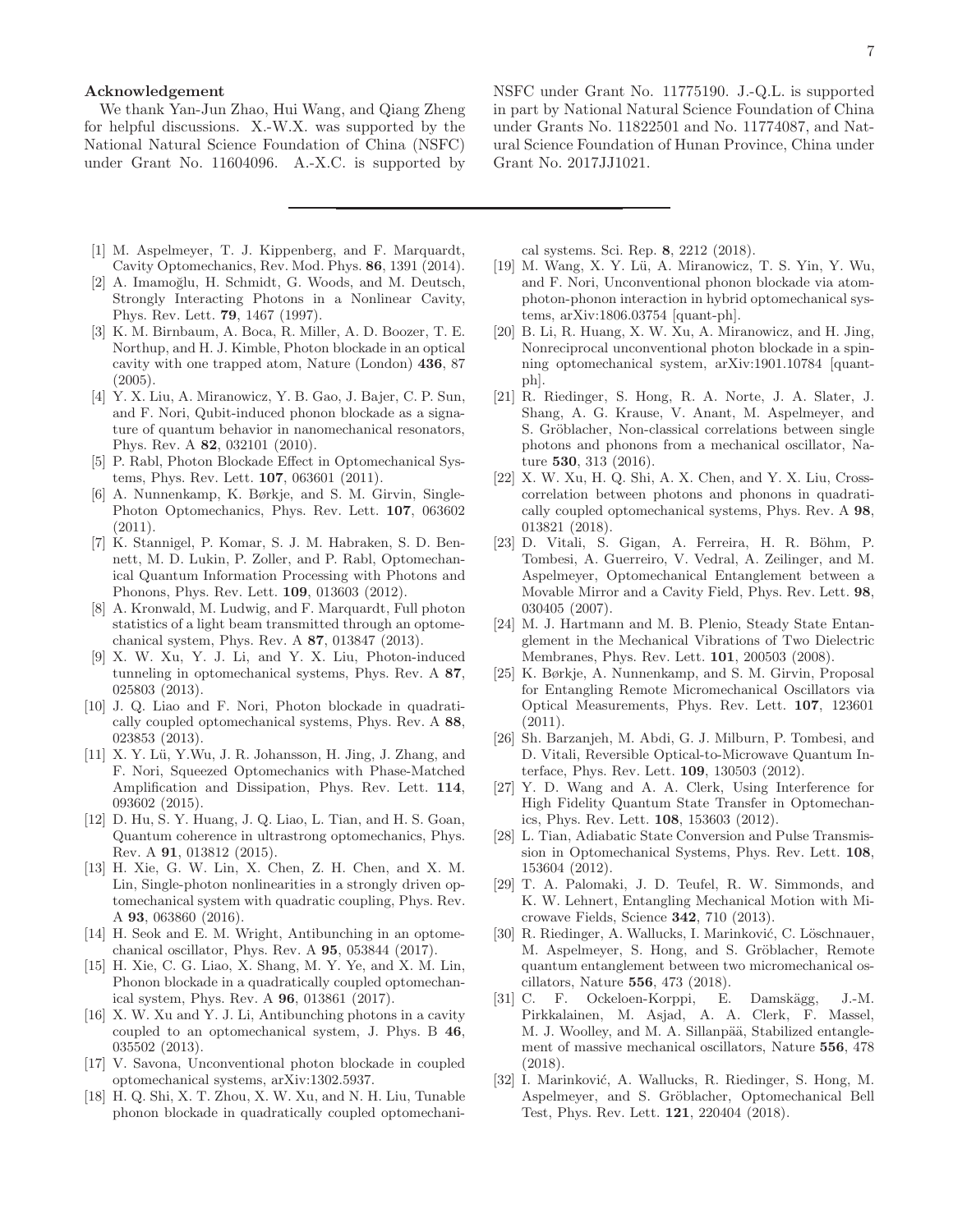- [33] W. J. Nie, Y. H. Lan, Y. Li, and S. Y. Zhu, Effect of the Casimir force on the entanglement between a levitated nanosphere and cavity modes, Phys. Rev. A 86, 063809 (2012).
- [34] X. W. Xu, Y. J. Zhao, and Y. X. Liu, Entangled-state engineering of vibrational modes in a multimembrane optomechanical system, Phys. Rev. A 88, 022325 (2013).
- [35] J. Q. Liao, Q. Q. Wu, and F. Nori, Entangling two macroscopic mechanical mirrors in a two-cavity optomechanical system, Phys. Rev. A 89, 014302 (2014).
- [36] X. Y. Lü, G. L. Zhu, L. L. Zheng, and Y. Wu, Entanglement and quantum superposition induced by a single photon, Phys. Rev. A 97, 033807 (2018).
- [37] M. Paternostro, D. Vitali, S. Gigan, M. S. Kim, C. Brukner, J. Eisert, and M. Aspelmeyer, Creating and Probing Multipartite Macroscopic Entanglement with Light, Phys. Rev. Lett. 99, 250401 (2007).
- [38] C. Genes, A. Mari, P. Tombesi, and D. Vitali, Robust entanglement of a micromechanical resonator with output optical fields, Phys. Rev. A 78, 032316 (2008).
- [39] H. T. Tan and G. X. Li, Multicolor quadripartite entanglement from an optomechanical cavity, Phys. Rev. A 84, 024301 (2011).
- [40] A. Xuereb, M. Barbieri, and M. Paternostro, Multipartite optomechanical entanglement from competing nonlinearities, Phys. Rev. A 86, 013809 (2012).
- [41] J. Li, S. Y. Zhu, and G. S. Agarwal, Magnon-Photon-Phonon Entanglement in Cavity Magnomechanics, Phys. Rev. Lett. 121, 203601 (2018).
- [42] F. Tian, H. Sumikura, E. Kuramochi, M. Takiguchi, M. Ono, A. Shinya, and M. Notomi, All-optical dynamic modulation of spontaneous emission rate in hybrid optomechanical cavity quantum electrodynamics systems, arXiv:1901.07691 [physics.optics].
- [43] Y. Chang, H. Ian, and C. P. Sun, Triple coupling and parameter resonance in quantum optomechanics with a single atom, J. Phys. B: At. Mol. Opt. Phys. 42, 215502 (2009).
- [44] M. Cotrufo, A. Fiore, and E. Verhagen, Coherent Atom-Phonon Interaction through Mode Field Coupling in Hybrid Optomechanical Systems, Phys. Rev. Lett. 118, 133603 (2017).
- [45] J. D. Teufel, D. Li, M. S. Allman, K. Cicak, A. J. Sirois, J. D. Whittaker, and R. W. Simmonds, Circuit cavity electromechanics in the strong-coupling regime, Nature (London) 471, 204 (2011).
- [46] F. Massel, S. Un Cho, J.-M. Pirkkalainen, P. J. Hakonen, T. T. Heikkilä, and M. A. Sillanpää, Multimode circuit optomechanics near the quantum limit, Nat. Commun. 3, 987 (2012).
- [47] J. Suh, A. J. Weinstein, C. U. Lei, E. E. Wollman, S. K. Steinke, P. Meystre, A. A. Clerk, and K. C. Schwab, Mechanically detecting and avoiding the quantum fluctuations of a microwave field, Science 344, 1262 (2014).
- [48] J. D. Thompson, B. M. Zwickl, A. M. Jayich, F. Marquardt, S. M. Girvin, and J. G. E. Harris, Strong dispersive coupling of a high-finesse cavity to a micromechanical membrane, Nature (London) 452, 72 (2008).
- [49] N. E. Flowers-Jacobs, S.W. Hoch, J. C. Sankey, A. Kashkanova, A. M. Jayich, C. Deutsch, J. Reichel, and J. G. E. Harris, Fiber-Cavity-Based Optomechanical Device, Appl. Phys. Lett. 101, 221109 (2012).
- [50] H. Xu, D. Mason, L. Jiang, and J. G. E. Harris, Topological energy transfer in an optomechanical system with

exceptional points, Nature (London) 537, 80 (2016).

- [51] H. Xu, U. Kemiktarak, J. Fan, S. Ragole, J. Lawall, and J. M. Taylor, Observation of optomechanical buckling transitions, Nat. Commun. 8, 14481 (2017).
- [52] H. J. Carmichael, An Open Systems Approach to Quantum Optics, Lecture Notes in Physics Vol. 18 (Springer-Verlag, Berlin, 1993).
- [53] G. Vidal and R. F. Werner, Computable measure of entanglement, Phys. Rev. A 65, 032314 (2002).
- [54] S. E. Harris, Electromagnetically Induced Transparency, Phys. Today 50(7), 36 (1997).
- [55] M. Fleischhauer, A. Imamoglu, and J. P. Marangos, Electromagnetically induced transparency: Optics in coherent media, Rev. Mod. Phys. 77, 633 (2005).
- [56] G. S. Agarwal and S. Huang, Electromagnetically induced transparency in mechanical effects of light, Phys. Rev. A 81, 041803(R) (2010).
- [57] S. Weis, R. Riviere, S. Deleglise, E. Gavartin, O. Arcizet, A. Schliesser, and T. J. Kippenberg, Optomechanically Induced Transparency, Science 330, 1520 ( 2010).
- [58] A. H. Safavi-Naeini, T. P. Mayer Alegre, J. Chan, M. Eichenfield, M. Winger, Q. Lin, J. T. Hill, D. E. Chang, and O. Painter, Electromagnetically induced transparency and slow light with optomechanics, Nature (London) 472, 69 (2011).
- [59] G. Adesso, A. Serafini, and F. Illuminati, Extremal entanglement and mixedness in continuous variable systems, Phys. Rev. A 70, 022318 (2004).
- [60] I. Wilson-Rae, N. Nooshi, W. Zwerger, and T. J. Kippenberg, Theory of Ground State Cooling of a Mechanical Oscillator Using Dynamical Backaction, Phys. Rev. Lett. 99, 093901 (2007).
- [61] F. Marquardt, J. P. Chen, A. A. Clerk, and S. M. Girvin, Quantum Theory of Cavity-Assisted Sideband Cooling of Mechanical Motion, Phys. Rev. Lett. 99, 093902 (2007).
- [62] Y. Li, Y. D. Wang, F. Xue, and C. Bruder, Quantum theory of transmission line resonator-assisted cooling of a micromechanical resonator, Phys. Rev. B 78, 134301 (2008).
- [63] X. W. Xu, Y. X. Liu, C. P. Sun, and Y. Li, Mechanical  $PT$  symmetry in coupled optomechanical systems, Phys. Rev. A 92, 013852 (2015).
- [64] N. Didier, S. Pugnetti, Y. M. Blanter, and R. Fazio, Detecting phonon blockade with photons, Phys. Rev. B 84, 054503 (2011).
- [65] T. Ramos, V. Sudhir, K. Stannigel, P. Zoller, and T. J. Kippenberg, Nonlinear Quantum Optomechanics via Individual Intrinsic Two-Level Defects, Phys. Rev. Lett. 110, 193602 (2013).
- [66] J. D. Cohen, S. M. Meenehan, G. S. MacCabe, S. Groblacher, A. H. Safavi-Naeini, F. Marsili, M. D. Shaw, and O. Painter, Phonon counting and intensity interferometry of a nanomechanical resonator, Nature (London) 520, 522 (2015).
- [67] X. W. Xu, A. X. Chen, and Y. X. Liu, Phonon blockade in a nanomechanical resonator resonantly coupled to a qubit, Phys. Rev. A 94, 063853 (2016).
- [68] S. C. Gou, Quantum behavior of a two-level atom interacting with two modes of light in a cavity, Phys. Rev. A 40, 5116 (1989).
- [69] M. M. Ashraf and M. S. K. Razmi, Atomic-dipole squeezing and emission spectra of the nondegenerate twophoton Jaynes-Cummings model, Phys. Rev. A 45, 8121 (1992).